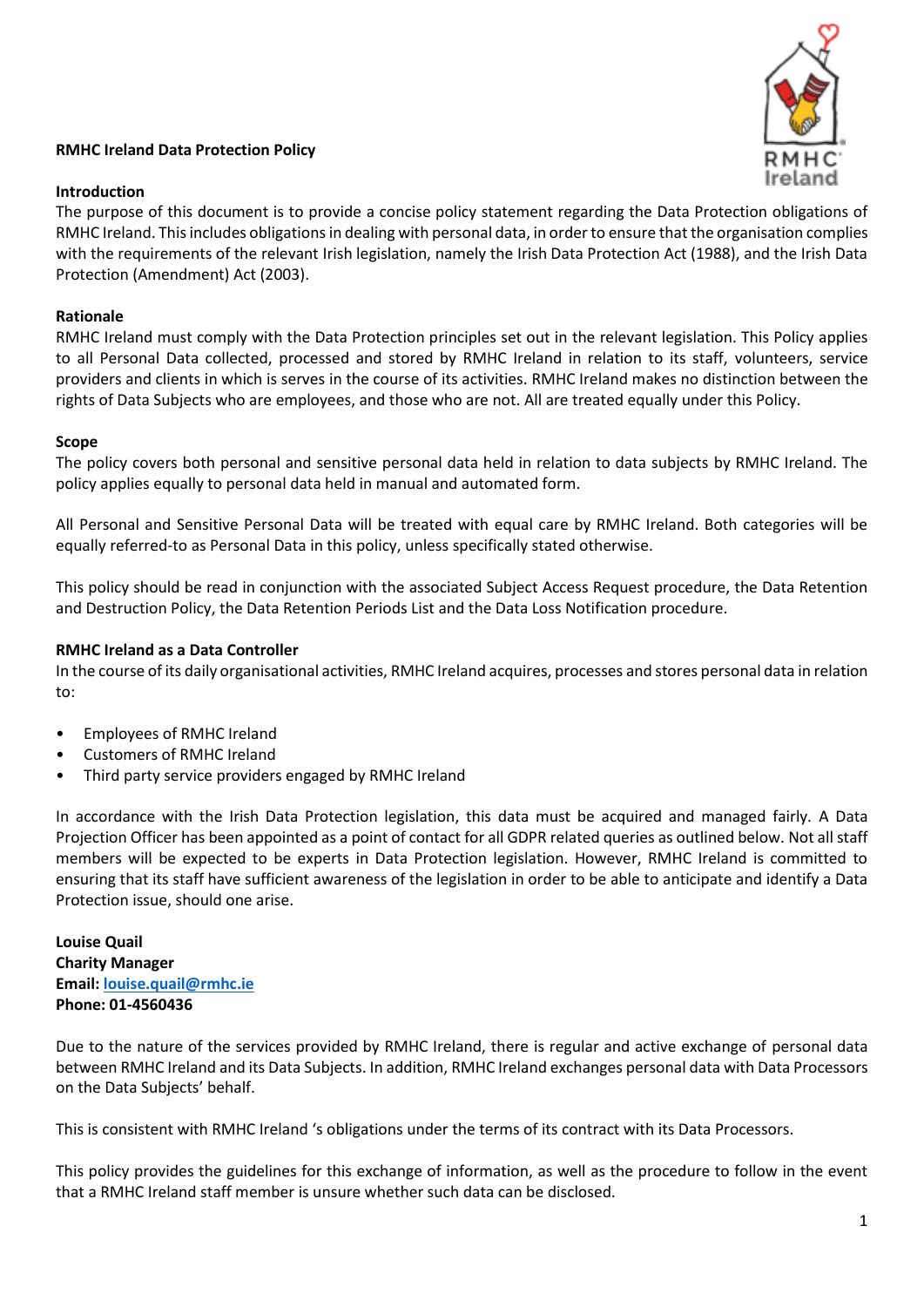In general terms, the staff member should consult with the Data Protection Officer to seek clarification.

## **Subject Access Requests**

Any formal, written request by a Data Subject for a copy of their personal data (a Subject Access Request) will be referred, as soon as possible, to the Data Protection Officer, and will be processed as soon as possible.

It is intended that by complying with these guidelines, RMHC Ireland will adhere to best practice regarding the applicable Data Protection legislation.

## **Third-Party processors**

In the course of its role as Data Controller, RMHC Ireland engages a number of Data Processors to process Personal Data on its behalf. In each case, a formal, written contract is in place with the Processor, outlining their obligations in relation to the Personal Data, the specific purpose or purposes for which they are engaged, and the understanding that they will process the data in compliance with the Irish Data Protection legislation.

## **These Data Processors include:**

- Membershipworks
- Stripe
- MailChimp
- Survey Monkey
- Classmarker
- Google GSuite
- Blacknight Internet Services

## **The Data Protection Principles**

The following key principles are enshrined in the Irish legislation and are fundamental to the RMHC Ireland's Data Protection policy.

In its capacity as Data Controller, RMHC Ireland ensures that all data shall be:

## **1. Obtained and processed fairly and lawfully.**

For data to be obtained fairly, the data subject will, at the time the data are being collected, be made aware of:

- The identity of the Data Controller (RMHC Ireland)
- The purpose(s) for which the data is being collected
- The person(s) to whom the data may be disclosed by the Data Controller
- Any other information that is necessary so that the processing may be fair.

RMHC Ireland will meet this obligation in the following way.

- Where possible, the informed consent of the Data Subject will be sought before their data is processed;
- Where it is not possible to seek consent, RMHC Ireland will ensure that collection of the data is justified under one of the other lawful processing conditions – legal obligation, contractual necessity, etc.;

• Where RMHC Ireland intends to record activity on CCTV or video, a Fair Processing Notice will be posted in full view;

• Processing of the personal data will be carried out only as part of RMHC Ireland's lawful activities, and RMHC Ireland will safeguard the rights and freedoms of the Data Subject;

• The Data Subject's data will not be disclosed to a third party other than to a party contracted to RMHC Ireland and operating on its behalf.

## **2. Obtained only for one or more specified, legitimate purposes.**

RMHC Ireland will obtain data for purposes which are specific, lawful and clearly stated. A Data Subject will have the right to question the purpose(s) for which RMHC Ireland holds their data, and RMHC Ireland will be able to clearly state that purpose or purposes.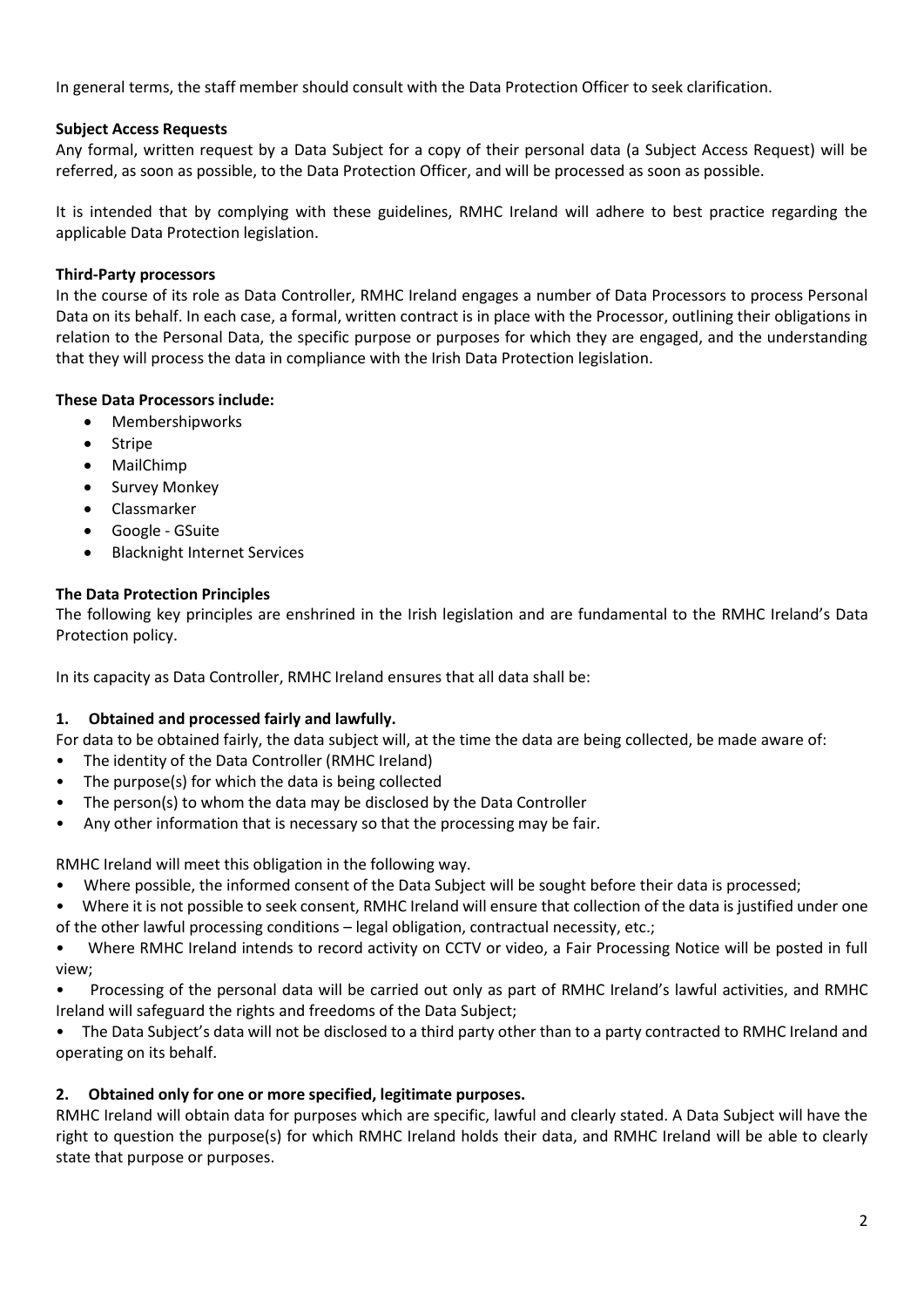## **3. Not be further processed in a manner incompatible with the specified purpose(s).**

Any use of the data by RMHC Ireland will be compatible with the purposes for which the data was acquired.

## **4. Kept safe and secure.**

RMHC Ireland will employ high standards of security in order to protect the personal data under its care. Appropriate security measures will be taken to protect against unauthorised access to, or alteration, destruction or disclosure of any personal data held by RMHC Ireland in its capacity as Data Controller.

Access to and management of staff and customer records is limited to those staff members who have appropriate authorisation and password access.

## **5. Kept accurate, complete and up-to-date where necessary.**

RMHC Ireland will:

• ensure that administrative and IT validation processes are in place to conduct regular assessments of data accuracy;

• conduct periodic reviews and audits to ensure that relevant data is kept accurate and up-to- date. RMHC Ireland conducts a review of sample data every six months to ensure accuracy; Staff contact details and details on next-of-kin are reviewed and updated every two years.

• conduct regular assessments in order to establish the need to keep certain Personal Data.

## **6. Adequate, relevant and not excessive in relation to the purpose(s) for which the data were collected and processed.**

RMHC Ireland will ensure that the data it processes in relation to Data Subjects are relevant to the purposes for which those data are collected. Data which are not relevant to such processing will not be acquired or maintained.

# **7. Not be kept for longer than is necessary to satisfy the specified purpose(s).**

RMHC Ireland has identified an extensive matrix of data categories, with reference to the appropriate data retention period for each category. The matrix applies to data in both a manual and automated format.

Once the respective retention period has elapsed, RMHC Ireland undertakes to destroy, erase or otherwise put this data beyond use.

## **8. Be managed and stored in such a manner that, in the event a data subject submits a valid subject access request seeking a copy of their personal data, this data can be readily retrieved and provided to them.**

RMHC Ireland has implemented a Subject Access Request procedure by which to manage such requests in an efficient and timely manner, within the timelines stipulated in the legislation.

## **Data Subject Access Requests**

As part of the day-to-day operation of the organisation, RMHC Ireland's staff engage in active and regular exchanges of information with Data Subjects. Where a formal request is submitted by a Data Subject in relation to the data held by RMHC Ireland, such a request gives rise to access rights in favour of the Data Subject.

There are specific time-lines within which RMHC Ireland must respond to the Data Subject, depending on the nature and extent of the request. These are outlined in the attached Subject Access Request process document.

RMHC Ireland's staff will ensure that, where necessary, such requests are forwarded to the Data Protection Officer in a timely manner, and they are processed as quickly and efficiently as possible, but within not more than 40 days from receipt of the request.

## **Implementation**

As a Data Controller, RMHC Ireland ensures that any entity which processes Personal Data on its behalf (a Data Processor) does so in a manner compliant with the Data Protection legislation.

Failure of a Data Processor to manage RMHC Ireland's data in a compliant manner will be viewed as a breach of contract, and will be pursued through the courts.